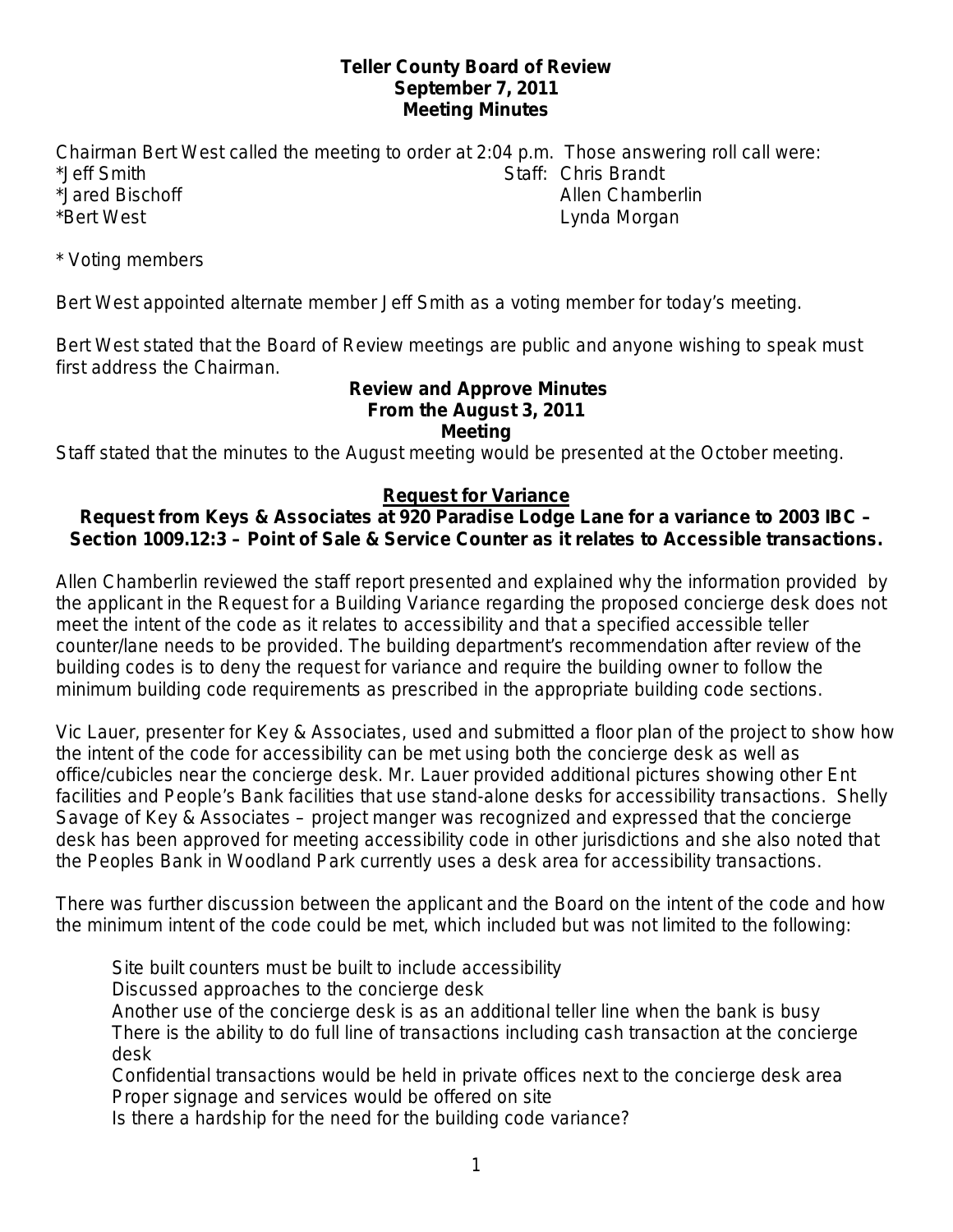Bert West opened this matter up for public comment. No public comment. Close public comment

Bert West moved to deny the request from Keys & Associates at 920 Paradise Lodge Lane for a variance to 2003 IBC – Section 1109.12:3 – Point of Sale & Service Counter as it relates to accessible transactions. Jeff Smith seconded. Roll call vote, one yes vote, one no vote and Jeff Smith abstained. The motion does not carry.

There was further discussion on proper signage at the concierge desk on meeting the intent of the accessibility code and the ability to be an extra teller line when the bank is busy.

Jeff Smith moved to grant the request for a building variance from Keys & Associates at 920 Paradise Lodge Lane for a variance to 2003 IBC – Section 1109.12:3 – Point of Sale & Service Counter as it relates to Accessible transactions with the two following conditions:

1) That there be signage directing people to the site built concierge desk as an additional teller station and as the accessible teller station

2) That the concierge desk be manned at all times.

Jared Bischoff seconded. Roll call vote, two yes votes and one no vote. The motion carries.

#### **Contractor Licenses Everly Home Health Care, Inc. Richard A. Castonguay Class B**

Mr. Castonguay present. Mr. Castonguay gave a brief overview of his previous work history and experience, which included but was not limited to the following:

Been in the building industry for 20 years

Working mostly with commercial projects from the ground up but also residential projects as well

Currently expanding the Company's scope of work to include remodeling with the installation of high tech equipment for medical needs

Currently has a project in Teller County at the Rainbow Valley facility to convert one of the residences to be fully ADA compliant for handicapped children and once completed there are plans to develop a portion of the property for a commercial venture to help subsidize the children's home

Currently working with the Teller County Planning Department on developing and zoning for this project

Bert West opened this matter up for public comment. No public comment. Close public comment.

The Board reviewed the documents submitted. There was further Board discussion on the capacity in which Mr. Castonguay would be working on the Rainbow Valley property that is only being leased by Everly Home Health Care, Inc. and does Mr. Castonguay want the license issued to Everly Home Health Care, Inc. or does he want the license issued in his company's name. Mr. Castonguay indicated that issuing the license under Everly Home Health Care, Inc. is the direction to go at this time. It was noted that an updated Insurance Certificate was needed with the Description of Operations to clarify the facilities in Rainbow Valley that are leased to Everly Home Health Care, Inc and that residential as well as commercial construction be referenced in the certificate. Mr. Castonguay updated the second page of the original contractor application form submitted.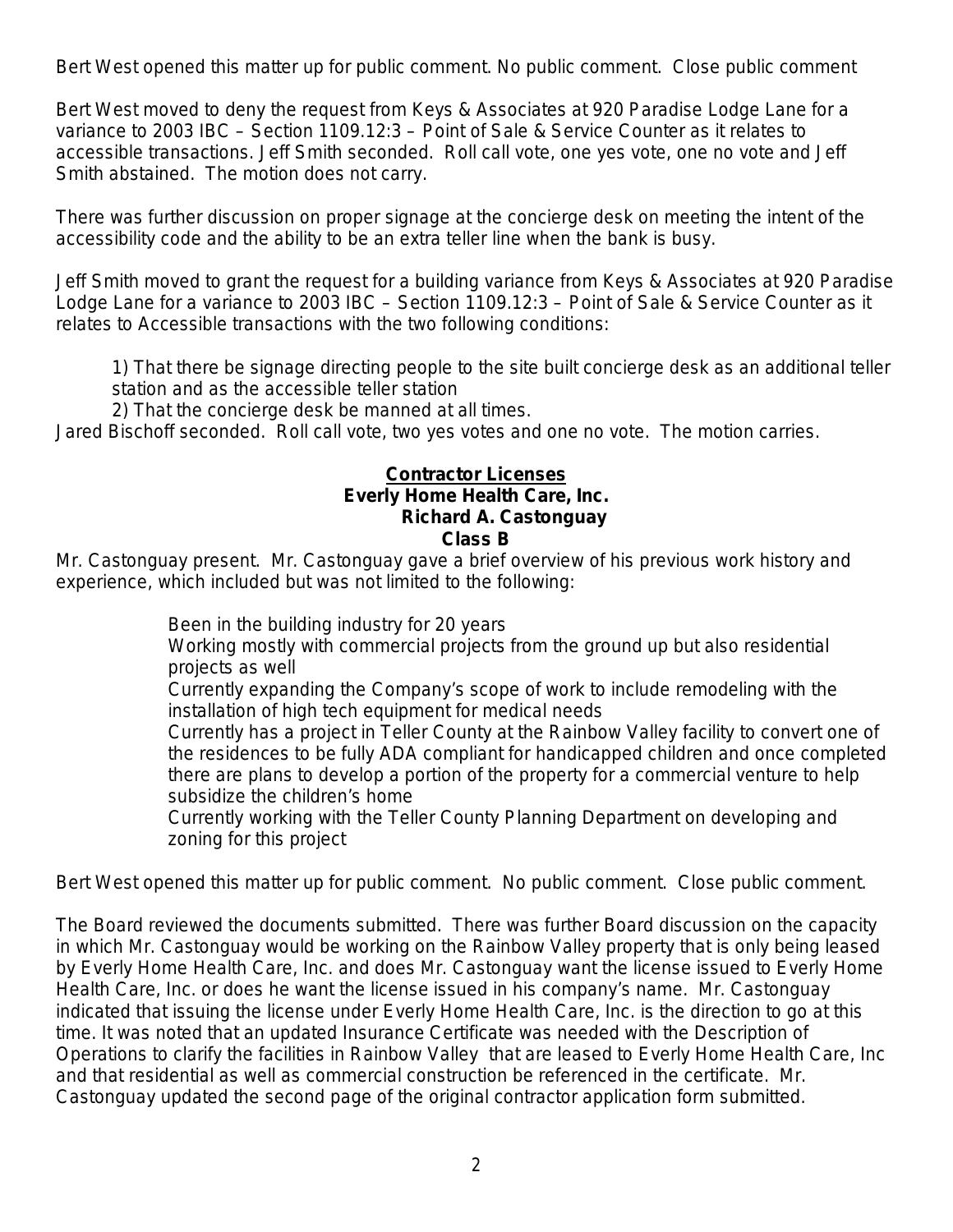Jeff Smith moved to grant Everly Home Health Care, Inc. with Richard Castonguay as examinee a Class B License upon receipt of an updated Insurance Certificate with a completed Description of Operations reflecting the reference to the Everly Home Health Care, Inc. leased properties, and to residential as well as commercial construction. Jared Bischoff seconded. Roll call vote and all said yes. The motion carries.

## **Clothier Construction, LLC Cris Clothier Class C**

Mr. Clothier is not present. Bert West moved this agenda item to the end of the meeting and moved to the next scheduled agenda item.

#### **Creative Outdoor Living Patrick Harr Class C-1**

Mr. Harr is not present. Bert West moved this agenda item to the end of the meeting and moved to the next scheduled agenda item.

## **Board Discussion**

### **A. Consider and recommend to the Teller County Board of County Commissioners to amend the following section of the Teller County Building Code:**

Article II, Section 101 Definitions: Amend Agent Definition Article II, Section R401.2.1 Engineering – delete exception #4 Article III, Section R105.2 – Work Exempt from permit to delete #10 & #11 and add an exception as it relates to temporary structures Article III Section R107 – Temporary Structures and Uses: Amend Section R107.1 General; R107.w Conformance; R107.3 – Temporary power Article IV, Section 105.2 – Work exempt from permit – add #14 as it relates to temporary structures Article IV, Section 107 – Temporary structures and uses Amend 107.1 – General Article IV Amend Section 3103.1 – Special Construction – General Article IV Amend Section 3105 – Awnings and canopies as it relates to temporary canopies

Board discussion occurred on the proposed code changes including but was not limited to the following:

Clean up of wording and clarity When permits would and would not be required on temporary structures Fire Code as it relates to temporary structures and permitting Education and communicate to the public and event planners Development of handouts to assist with temporary events

Bert West opened this matter up for public comment. No public comment. Close public comment.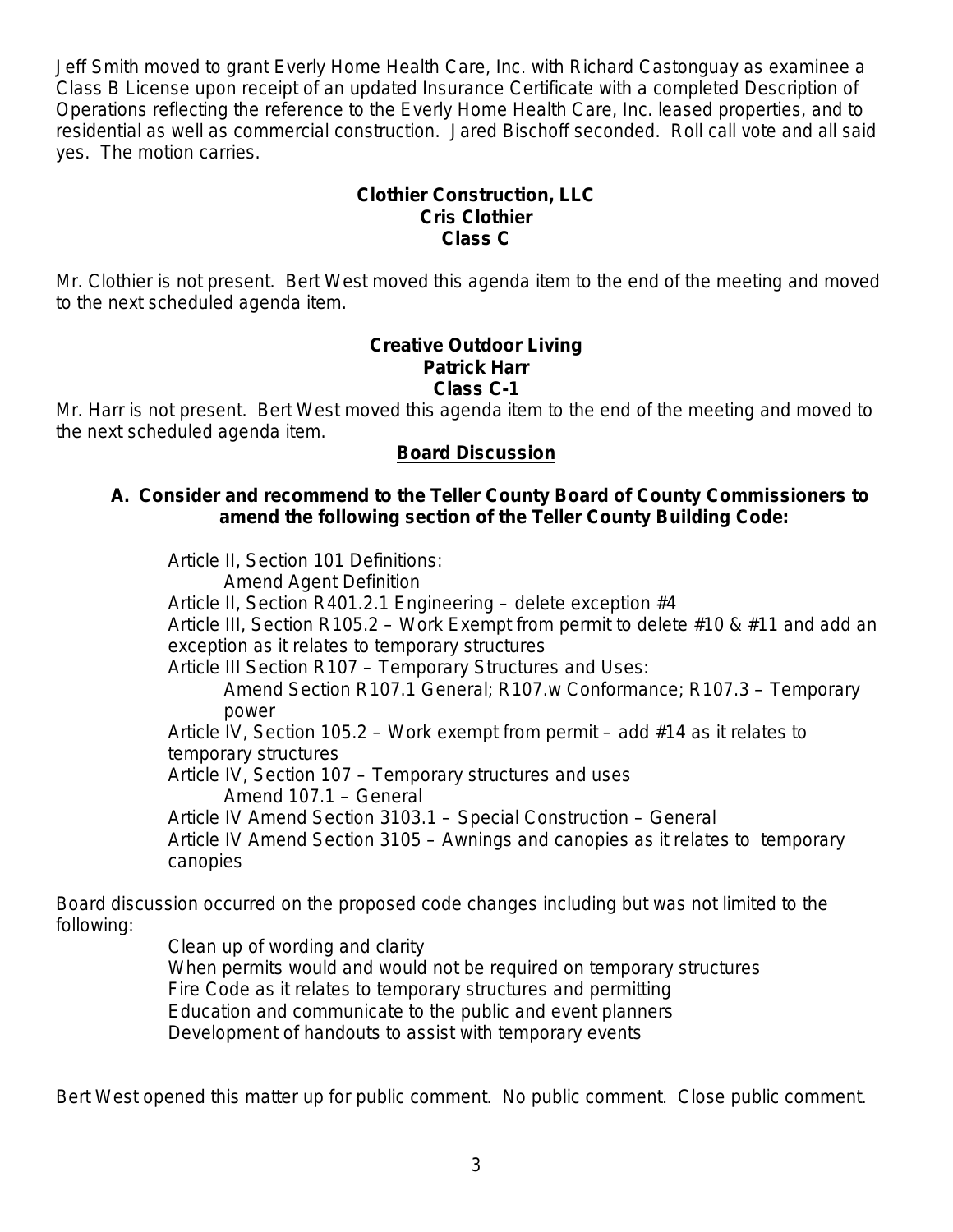Jeff Smith moved to recommend to the Teller County Board of County Commissioners to amend Article III, R401.2.1 – Engineering to delete exception #4. Jared Bischoff seconded. Roll call vote and all said yes. The motion carries.

Chris Brandt noted for the record that from the code section list on the published agenda only a certain number of agenda items being discussed are from the July 11, 2011 Proposed Code Change memo, and that not all the published agenda code changes will be considered at this meeting today, but may be brought back at a later time for consideration.

Further discussion occurred regarding temporary structures as it relates to the Fire Code and the proposed change to the Engineering section regarding the deletion.

Bert West again opened this matter up for public comment. No public comment. Close public comment.

Jeff Smith moved to recommend to the Teller County Board of County Commissioners to amend the Teller County Building Code as set forth in the July 11, 2011 proposed Code Changes staff report with the following revisions:

2003 International Residential Code – R107.1 General. Change the first sentence to read " Amend first sentence to add at the end:, which would be used for: construction offices, sales office, or any similar other purpose were construction personnel, owners or the general public could congregate .",and

2003 International Building Code – Section 3103.1.1 – Permit Required change to read " Add a sentence at the end of this section: Temporary membrane structures such as canopies or tents shall not require a permit.". Jared Bischoff seconded. Roll call vote and all said yes. The motion carries.

# **B. Discuss the proposed adoption of the 2011 National Electrical Code**

Allen Chamberlin indicated he plan to bring the adoption of the 2011 National Electrical Code forward by the end of the year and does not plan on making any Teller County changes to the code when it is brought forward for adoption.

Bert West opened this matter up for public comment. Art Uhl was recognized and commented that he supports the building department's decision to not make any changes to what the code provides or to what the State of Colorado has adopted, and feels this will assist with uniformilty throughout the State. Close public comment.

At this time Bert West returned to the Contractor Licenses agenda items that were moved to the end of the agenda from earlier in the meeting.

> **Contractor Licenses Clothier Construction, LLC Cris Clothier Class C**

Mr. Clothier still not present. Jared Bischoff moved to continue this item to the October 5, 2011 meeting. Jeff Smith seconded. Roll call vote and all said yes. The motion carries.